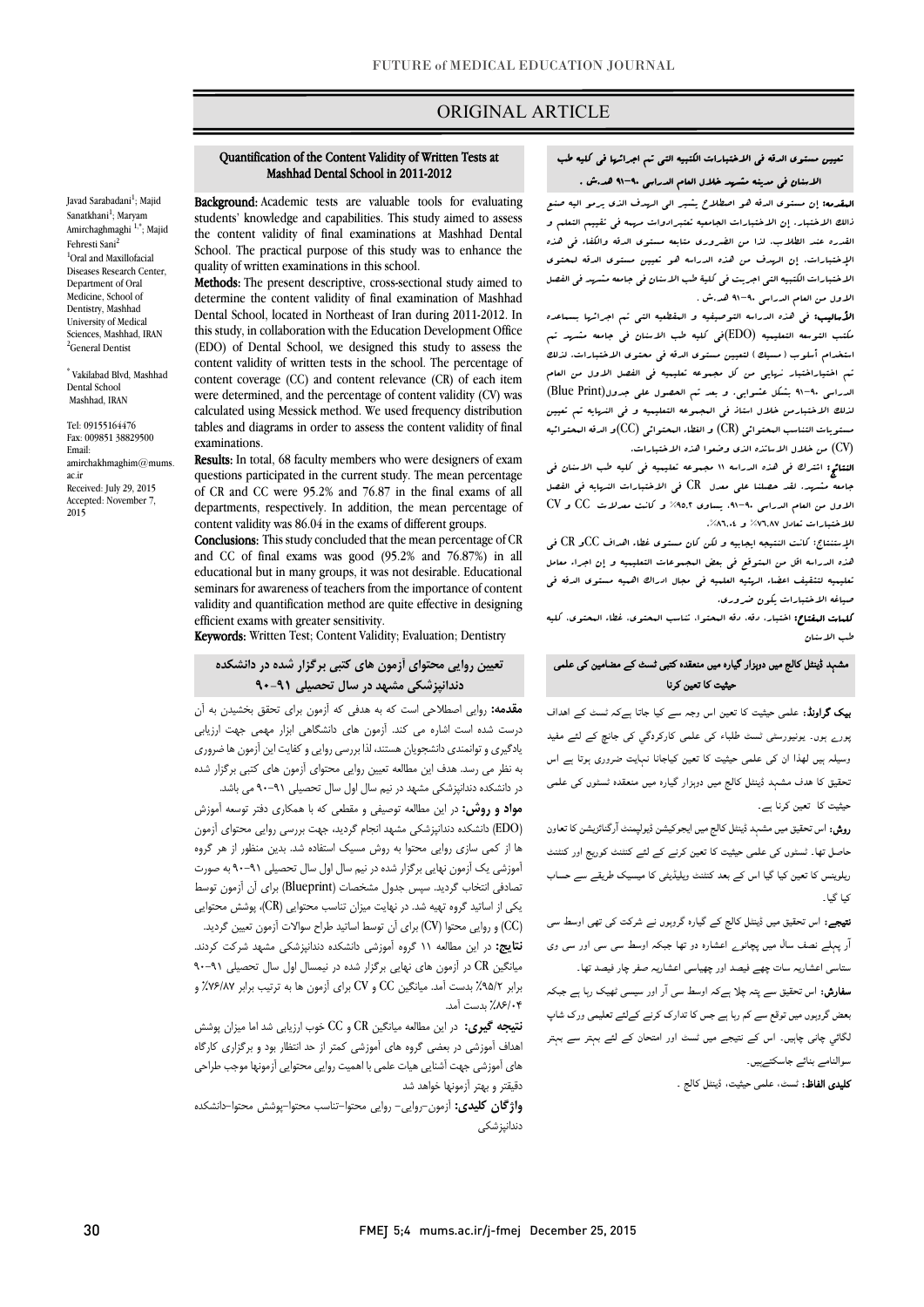Evaluation is a systematic determination of subjects' merit, value, and significance, which uses criteria governed by a set of standards. Evaluation can help an organization, program, or project to ascertain the degree of achievement or value in regard to its aims and objectives (1).

The main purpose of evaluation is determining the quality of a program to assess the effects of certain activities in three areas: knowledge, attitude, and behavior. Questionnaire, interview, and observation are three methods of collecting evaluation information (1).

Training evaluation is a continual and systematic process of assessing the worthiness and value of a training course, program, or activity. It is an essential objective of gathering quantitative and qualitative data regarding the effectiveness of training. Various components of training and also continuation, correction, or elimination of the training are determined by the obtained results of evaluation (2).

Training evaluation is the most important and integral part of training, if it is continuously tested and is based on scientific principles. In fact, the obtained results of evaluation should determine whether training assists the organization or program to improve its performance (3).

Today, the high prevalence of dental or oral diseases and socioeconomic complications greatly affect public health. Therefore, we need criteria to assess whether our training is valuable and applicable for the development and modification of dental knowledge and skills (4). There are various methods for training evaluation, and determining the validity and reliability of exam questions is one of the useful methods. The content validity indicates whether the exam questions represent the content and objectives of a specific topic; to wit, a written test has content validity if the questions represent all the objectives and course content (5). The evaluation of exam questions as a measurement tool for assessing students' learning is one of the main aspects of training evaluation. The examination questions should be carefully evaluated to assess the rate of students' learning (6).

**INTRODUCTION**<br> **INTRODUCTION**<br>
Academic tests are useful tools for evaluating the knowledge and capabilities of students. Therefore, in order to be certain about the quality of questions, it is essential to assess the reliability and validity of these tests (7). This study aimed to School. In addition, the practical purpose of this study was raising the quality of written exams of Mashhad Dental School. assess the content validity of final exams in Mashhad Dental

# **METHODS**

 The present descriptive, cross-sectional study was conducted in order to determine the content validity of final exams in Mashhad Dental School, located in Northeast of Iran, in years 2011-2012. Inclusion criteria were: one of the multiple choice questions from following 11 departments: departments of pediatric dentistry, endodontics, orthodontics, restorative dentistry, maxillofacial surgery, oral and maxillofacial diseases, oral health and community dentistry, and pathology. Exclusion criteria were: lack of cooperation in educational groups of Mashhad Dental School. determine the amount of the content and learning objectives coverage by the tests. For this purpose, one of the faculty members of each group was selected as the representative, and was provided with the required explanations to fin the related questionnaire. In this study, a six-item questionnaire was given to each of the deputy, and was completed by the group members and representatives. dental prosthesis, maxillofacial radiology, preiodontics, From all educational groups, one final exam was selected to and was provided with the required explanations to fill the

 The items included in these questionnaires were as follows: objectives. 1) Determine the percentage of items related to educational

 2) Determine the percentage of educational objectives covered by at least one exam question.

3) What is the percentage of content validity of the exam?

4) How many items were unrelated to educational objectives?

 5) In which domains of educational objectives, there were no questions associated with educational objectives?

 6) According to the faculties, which domains of education are considered important (based on the number of exam questions)?

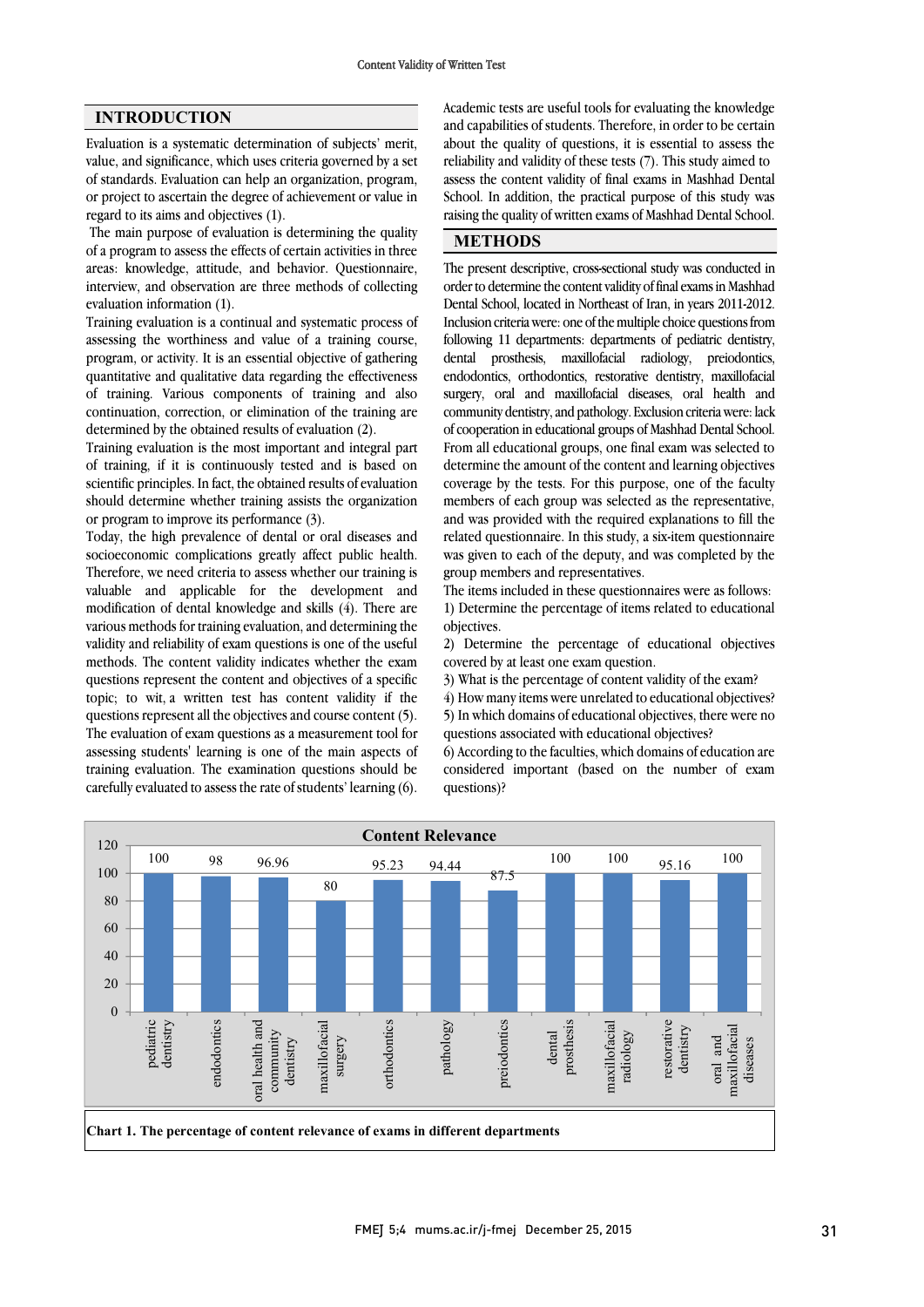The Messick method was used to assess the content validity of Dental School exams. In this study, the percentage of content coverage (CC), and the percentage of content relevance (CR) of each test item were determined by dental validity (CV) was calculated using Messick method; in fact, school departments. Afterwards, the percentage of content content validity is the mean of CC and CR.

 In Messick method, a blueprint was used to determine the variables. In this study, the blueprint was assigned to the<br>educational objectives and the syllabus content. Finally, the obtained results were presented to the department of dental school education to promote exam quality. We used frequency distribution table and diagrams in order to assess variables. In this study, the blueprint was assigned to the the content validity of final exams.

### **RESULTS**

 In total, 68 faculty members who were exam developers each department were reported by the representatives. participated in the current study. The obtained results of

l 

 of CR and CC was 95.2% and 76.87 in the final exams of all of content validity was 86.04 in exams of different groups. The percentages of items related to the educational objectives, which is the percentage of CR of exams of According to the results of this study, the mean percentage departments, respectively. In addition, the mean percentage different departments, are indicated in Chart 1.



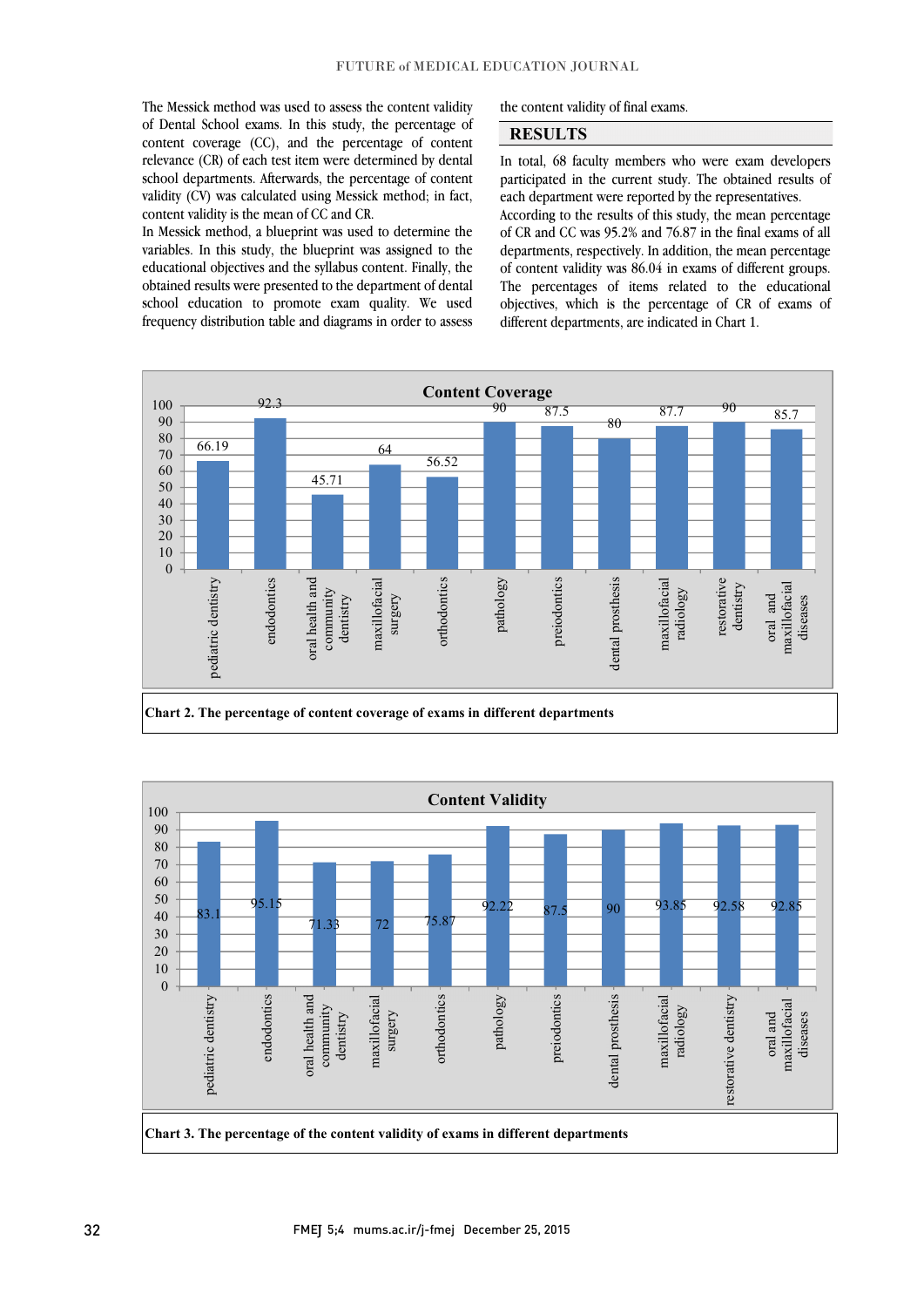The percentages of educational objectives covered by final exam items (the percentage of CC of exams) in different departments are presented in Chart 2. In addition, the CV percentages of exams in different departments are shown in Chart 3.

According to the results, one question item of the exams of both endodontics and oral health and community dentistry departments was unrelated to educational objectives. In addition, three items of both pathology and restorative dentistry departments were unrelated to educational objective. Two, four, and five items of the exams of orthodontics, maxillofacial surgery, and preiodontics departments were unrelated to the educational objectives, respectively. None of the items in the final exams of pediatric dentistry, dental prosthesis, maxillofacial radiology, and oral and maxillofacial diseases were unrelated to the objectives.

Finally, we determined the most important educational domains in different departments of Mashhad Dental School. The percentages of questions without CC of educational domains are demonstrated in Chart 4.

The radiographic and clinical diagnosis of complications related to dental trauma to primary teeth on the permanent dentition, selecting the type of spacer, treatment of luxation injuries, and preparation techniques for managing avulsed tooth were the most significant educational domains of the department of pediatric dentistry. The most important learning domains of the department of endodontics included root canal preparation techniques, and radiography in endodontic treatment and internal anatomy of the teeth. Oral public health, public health, socioeconomic consequences of tooth decay, and types of epidemiological studies were the most important  educational domains of the department of oral health and community dentistry.

 Also, the most significant educational domains of the department of maxillofacial surgery included flap surgery, pre-prosthetic surgery, and familiarity with dental different facial components, developmental patterns of cranial base, complex nasolacrimal duct obstructions¸ and mandible, and the mechanism of tooth development (before important educational domains of the department of orthodontics. equipments. The embryological origin of the formation of and after the development in the mouth) were the most

 The important educational domains of the department of pathology consisted of chronic mucocutaneous candidiasis, addition, the gingiva, plaque and calculus, and the etiology of periodontal diseases were the important educational domains of the department of preiodontics. developmental disorders, and microbial diseases. In

 The important educational domains of the department of and the related factors, forms of indirect retainers and the related factors, and components of partial dentures. The most important educational domains of the department of maxillofacial radiology were knowledge of the factors affecting mage quanty and time processing, and factors complex amalgam restorations, examination, diagnosis and treatment planning, and pulp-protection materials were of restorative dentistry. Finally, laboratory tests, red and white lesions, and exophytic lesions were the most important educational domains of the department of oral and maxillofacial diseases. dental prosthesis included retention in partial dentures affecting image quality and film processing, and factors the most important educational domains of the department

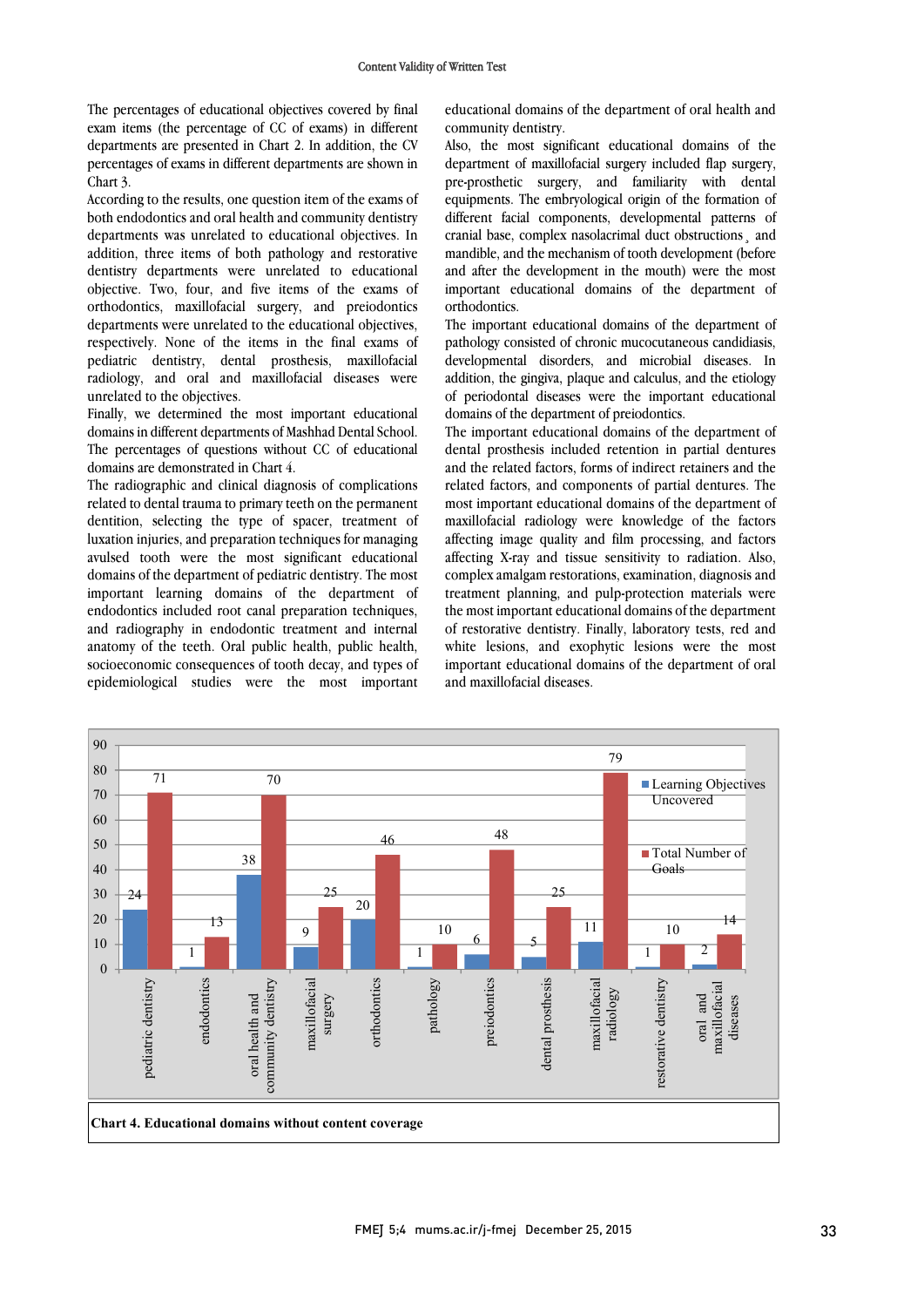$\overline{a}$  $\overline{a}$ 

### **DISCUSSION**

 The results of this study showed that the mean percentage of CR and CC of final exams was 95.2% and 76.87% in all educational groups, respectively. Also, the mean of CV of  $f_{\text{inel}}$  are  $mg \approx 86.04\%$  in all groups. final exams was 86.04% in all groups.

 The results of the current study were consistent with the study of Kazemi and Ehsanpour, which assessed the content validity of exam questions of theoretical courses of midwifery. In and the level of students' learning was assessed in the mentioned study. The results indicated that the content validity and face validity of exam questions were 92.38% and 84.45%, respectively. However, the level of students' learning addition, the degree of compliance between exam questions was not consistent with the expected level (10).

Also, the results of the present study were in consistence with studies of Edhami et al. (11), Heravi et al. (12), and Hasnzadeh et al. (13).

Jahani Shorab in his study aimed to assess the reliability and validity of assessment tools of the final examination of the department of nursing and midwifery. The results of that study indicated that the assessment tools of comprehensive examination were reliable tools for evaluating students at the time of graduation (14).

The obtained results of this study indicated that there was a large difference between the percentage of CR and CC. The percentage of CR ranged between 80% and 100%, though the percentage of CC ranged between 45.71% and 92.3%. Therefore, CC plays a more significant role in comparison with CR in determining the percentage of content validity.

Also, other results of this study showed that there was no relationship between the number of faculty members and number of educational objectives. Also, there was no relationship between the gender of faculty members and the number of educational objectives.

Consistence with our study, Kazemi and Ehsanpour (10) and Jandaghi (15) used the Messick method to assess content

 validity. However, Hsanzade et al. (13) and Jahani Shorab et al.  $(14)$  used the Lawshe method for their assessment of content validity.

 Najar and Abedi in their study assessed the rate of awareness reliability and validity of exam questions. The results indicated that 80% of faculty members had sufficient knowledge about content validity to determine the validity of exam questions. However, a small percentage of subjects had sufficient knowledge about the methods of assessing reliability and validity of exam questions  $(16)$ of faculty members regarding measurement methods of reliability and validity of exam questions (16).

 Shaban and Ramezani Badr evaluated the content validity of exam questions of nursing and midwifery of Tehran University of Medical Sciences. According to their study, the educational pamphlets to faculty members have a considerable effect on<br>improving the designed questions (17) improving the designed questions (17).

 This study concluded that the mean percentage of CR and CC of final exams was good (95.2% and 76.87%) in all educational groups. Regarding the validity of the exams, evaluating the of questions by the EDO could lead to an improvement in the quality of the examinations and their validity, which was suggested to be generalized for all other programmed exams. Moreover, teachers' awareness of the importance of content<br>militimos declaritation mathedra comme of estimate declaring validity and calculation methods are very effective in designing<br>efficient exams with greater sensitivity content aspect and the supervision of the standard designation efficient exams with greater sensitivity.

### **ACKNOWLEDGEMENTS**

 $\overline{a}$ Authors would like to thank Mashhad University of Medical<br>Saisness for the financial sympact for this study. Sciences for the financial support for this study.

Research committee approval and financial support: This article is a part of research project supported by Mashhad committee approval and financial support: 901093 University of Medical Sciences (Thesis NO: 2582). Research

Conflict of interest: None to be declared.

### **REFERENCES**

1. Afshari R, Sarabadani J, Ghazvini K, mousavi R, Karimi mouneghi H,Hashemi S E, etal. Student educational evaluation in medical sciences. 1st ed. Mashhad, Mashhad University of Medical Sciences and Health Services. 2012:12-44. (Persian)

2. Jarahi L, Mousavi Bazaz SM, Erfanian MR,Khajedalouee M. Evaluation of Medical Students during Internship Based on<br>Performance Rating Tables. FMEJ, Performance 2015;3(5):12-15

3. Alvarez K, Salas E, Garofano CM. An integrated model of training evaluation and effectiveness. Human Resource Development Review December 2004; 3: 385-416.

4. Eseryel D. Approaches to Evaluation of Training: Theory & amp; Practice. Educational Technology & Society, 2002: 5(2): ISSN 1436-4522.

5. Mohebbi SZ, Esfandiyari M. the effect of

the theoretical course of community oral health on the oral health prevention knowledge, attitude and self-reported practice in dental school students at Tehran University of Medical Sciences. Journal of Dentistry of Tehran University of Medical Sciences 2011; 24(4): 245-25. (Persian)<br>6 Seif AA Educational measure

6. Seif AA. Educational measurement, assessment, and evaluation. 6thed. Tehran, Iran: Doran publication; 2012, 30-40, 529- 545. (Persian)

7. Polit DF, Beck CT.The content validity index: Are you sure you know what's being reported? Critique and recommendations. Research in Nursing & Health, 2006; 29 (5): 489-497.

Selection in Studying and Learning Assessment Style?. 2014;4(2):35-40 8. Mahmoodi MR,Baneshi MR,Alizadeh<br>SM Influence of Assessment Method Influence of Assessment Method Approaches: Is It Necessary to Change

 9. Sireci S, Faulkner-Bond M. Validity evidence based on test content. Psicothema. 2014; 26(1):100-7.

i<br>I

I

2014; 26(1):100-7.<br>10. Kazemi A,Ehsanpour S. The analysis of examination questions of theoretical courses in Esfahan University of medical Medical Sciences, 2010; 10(5): 643-650. sciences. Iranian Journal of Education at (Persian)

 11. Edhami A, Nakhaee N. Fasihi Harandi T, and relability of faculty evaluation forms (evaluation of teaching by students) in 2002-2003. Journal of medical education and development. 2005; 2:121-129. (Persian) 12. Heravi Karimoy M, Anooshe M, psychometric properties and design of Elder Abuse Questionnaire. Iranian Journal of Ageing. 2010; 15 (5): 7-22. (Persian) Fatahi Z. Preliminary Study of the validity Kerman University of medical sciences in Forughan M, Sheykhi M, Hajizade E. The